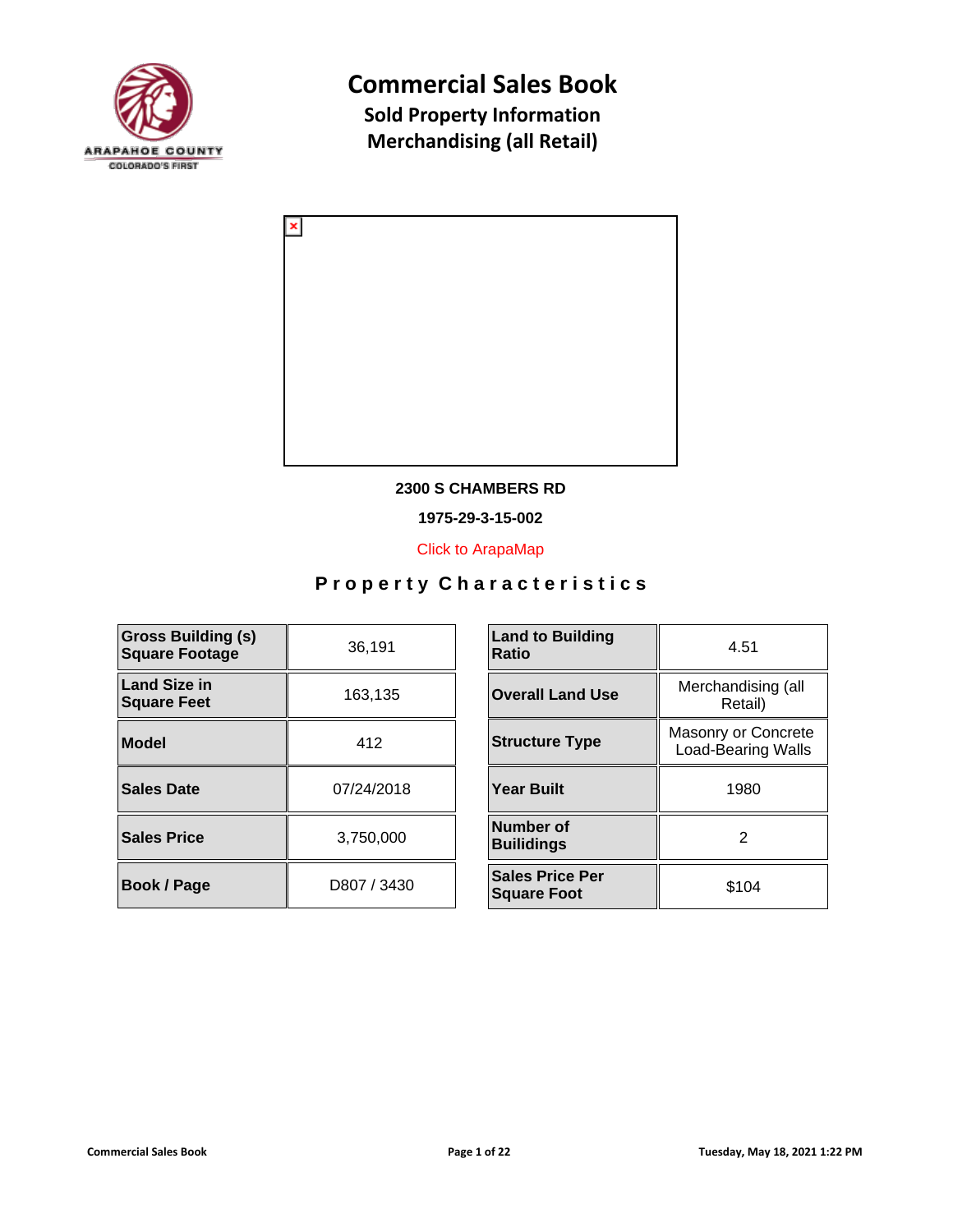



**3741 S BROADWAY**

**2077-03-2-27-024**

[Click to ArapaMap](https://gis.arapahoegov.com/arapamaplite/?PARCEL=2077-03-2-27-024)

| <b>Gross Building (s)</b><br><b>Square Footage</b> | 6.084       | <b>Land to Building</b><br><b>Ratio</b>      |
|----------------------------------------------------|-------------|----------------------------------------------|
| <b>Land Size in</b><br><b>Square Feet</b>          | 15,625      | <b>Overall Land Use</b>                      |
| Model                                              | 412         | <b>Structure Type</b>                        |
| Sales Date                                         | 08/16/2018  | <b>Year Built</b>                            |
| <b>Sales Price</b>                                 | 1,100,000   | Number of<br><b>Builidings</b>               |
| Book / Page                                        | D808 / 1694 | <b>Sales Price Per</b><br><b>Square Foot</b> |

| <b>Land to Building</b><br>Ratio             | 2.57                                             |
|----------------------------------------------|--------------------------------------------------|
| <b>Overall Land Use</b>                      | Merchandising (all<br>Retail)                    |
| <b>Structure Type</b>                        | Masonry or Concrete<br><b>Load-Bearing Walls</b> |
| <b>Year Built</b>                            | 1985                                             |
| Number of<br><b>Builidings</b>               |                                                  |
| <b>Sales Price Per</b><br><b>Square Foot</b> | \$181                                            |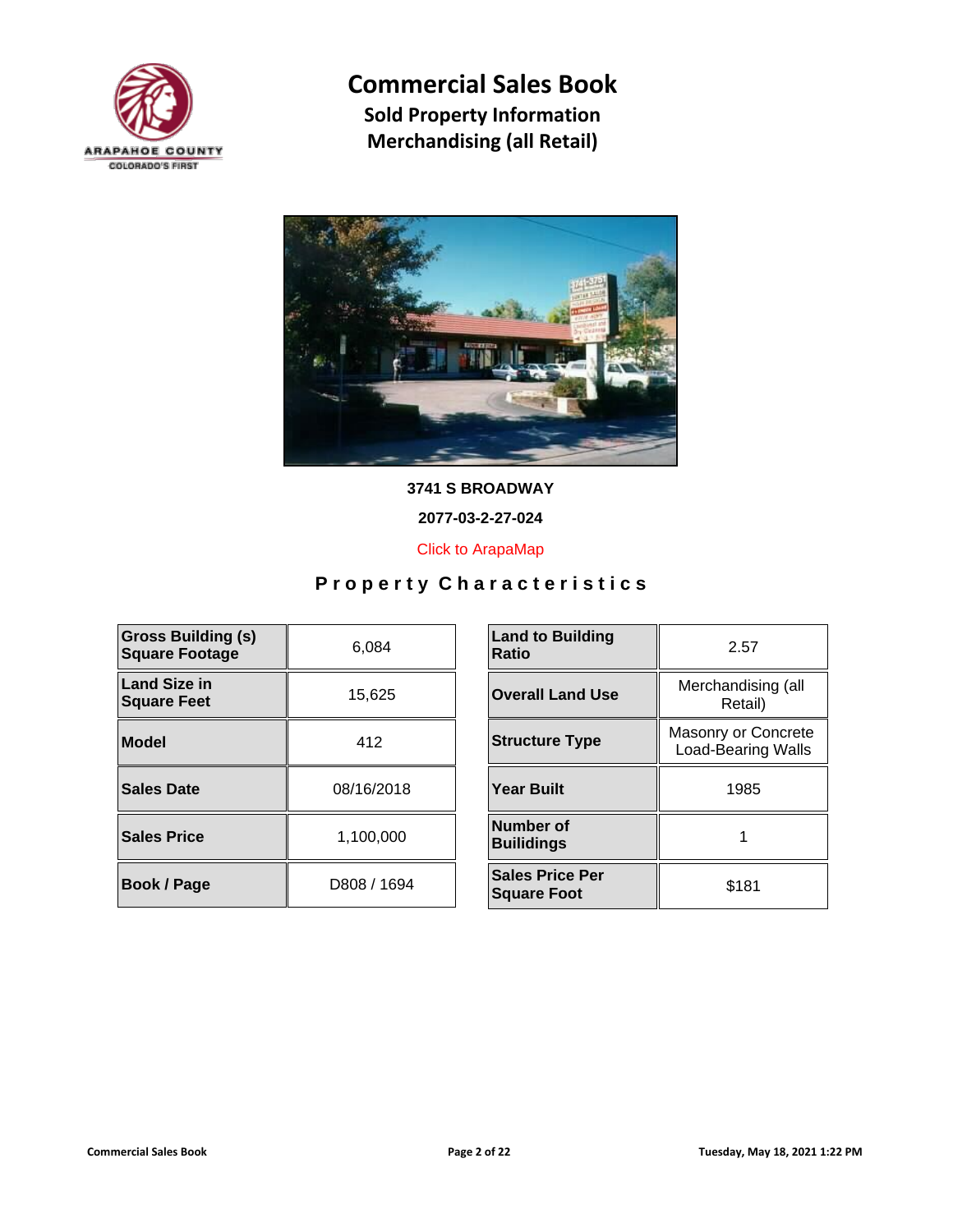



### **7286 S YOSEMITE ST**

**2075-27-3-16-001**

[Click to ArapaMap](https://gis.arapahoegov.com/arapamaplite/?PARCEL=2075-27-3-16-001)

| <b>Gross Building (s)</b><br><b>Square Footage</b> | 21,940      | <b>Land to Building</b><br><b>Ratio</b>      |
|----------------------------------------------------|-------------|----------------------------------------------|
| <b>Land Size in</b><br><b>Square Feet</b>          | 82,215      | <b>Overall Land Use</b>                      |
| <b>Model</b>                                       | 412         | <b>Structure Type</b>                        |
| <b>Sales Date</b>                                  | 08/24/2018  | <b>Year Built</b>                            |
| <b>Sales Price</b>                                 | 4,600,000   | Number of<br><b>Builidings</b>               |
| Book / Page                                        | D808 / 4817 | <b>Sales Price Per</b><br><b>Square Foot</b> |

| <b>Land to Building</b><br>Ratio             | 3.75                                             |
|----------------------------------------------|--------------------------------------------------|
| <b>Overall Land Use</b>                      | Merchandising (all<br>Retail)                    |
| <b>Structure Type</b>                        | Masonry or Concrete<br><b>Load-Bearing Walls</b> |
| <b>Year Built</b>                            | 1998                                             |
| Number of<br><b>Builidings</b>               |                                                  |
| <b>Sales Price Per</b><br><b>Square Foot</b> | \$210                                            |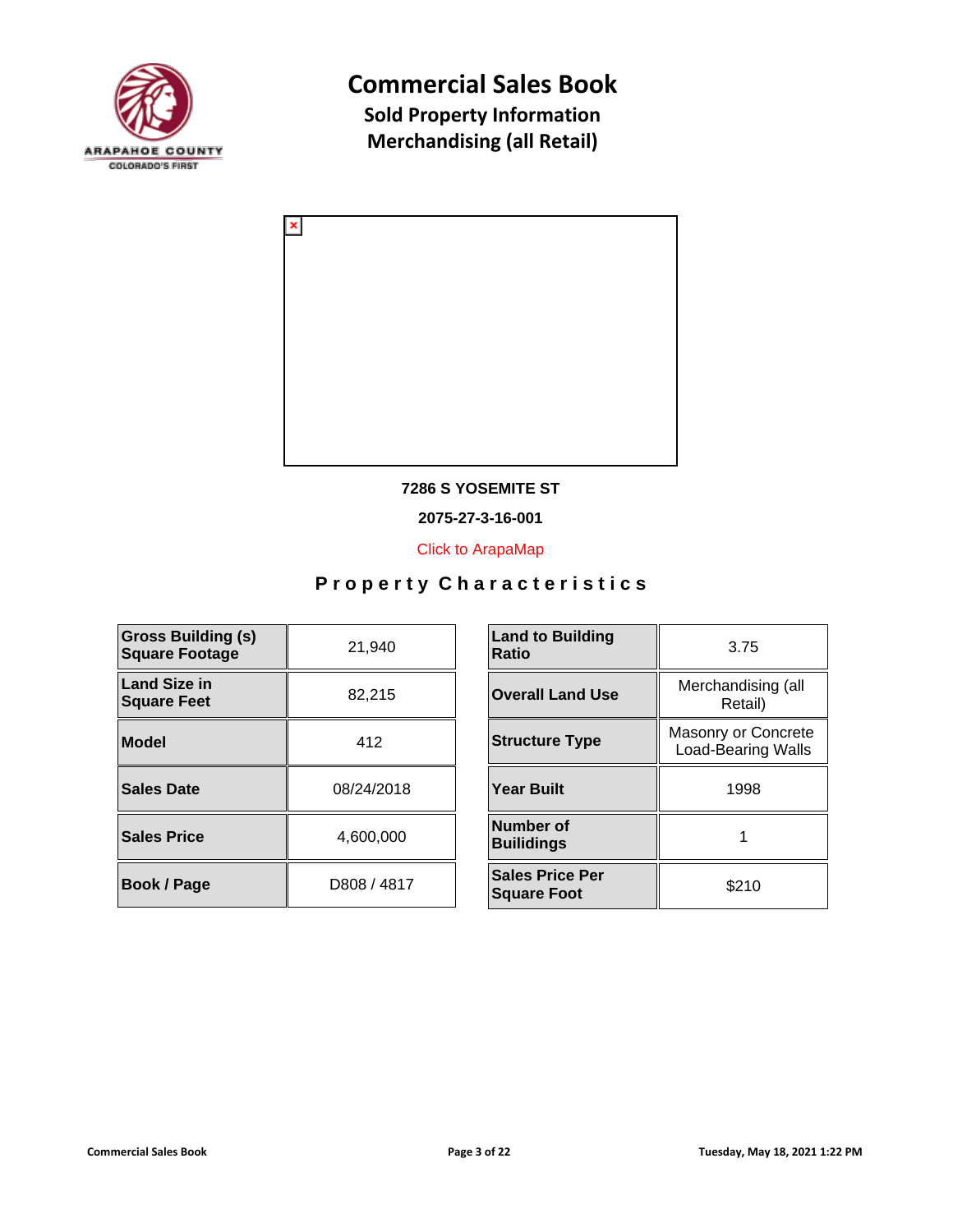



### **11753 EAST ARAPAHOE RD**

**2075-23-4-41-002**

[Click to ArapaMap](https://gis.arapahoegov.com/arapamaplite/?PARCEL=2075-23-4-41-002)

| <b>Gross Building (s)</b><br><b>Square Footage</b> | 13,689      | <b>Land to Building</b><br><b>Ratio</b>      |
|----------------------------------------------------|-------------|----------------------------------------------|
| <b>Land Size in</b><br><b>Square Feet</b>          | 35,989      | <b>Overall Land Use</b>                      |
| <b>Model</b>                                       | 446         | <b>Structure Type</b>                        |
| <b>Sales Date</b>                                  | 08/24/2018  | <b>Year Built</b>                            |
| <b>Sales Price</b>                                 | 6.613.932   | <b>Number of</b><br><b>Builidings</b>        |
| <b>Book / Page</b>                                 | D808 / 5837 | <b>Sales Price Per</b><br><b>Square Foot</b> |

| <b>Land to Building</b><br>Ratio             | 2.63                          |
|----------------------------------------------|-------------------------------|
| <b>Overall Land Use</b>                      | Merchandising (all<br>Retail) |
| <b>Structure Type</b>                        | Wood or Steel Studs<br>Frame  |
| <b>Year Built</b>                            | 2018                          |
| Number of<br><b>Builidings</b>               |                               |
| <b>Sales Price Per</b><br><b>Square Foot</b> | \$483                         |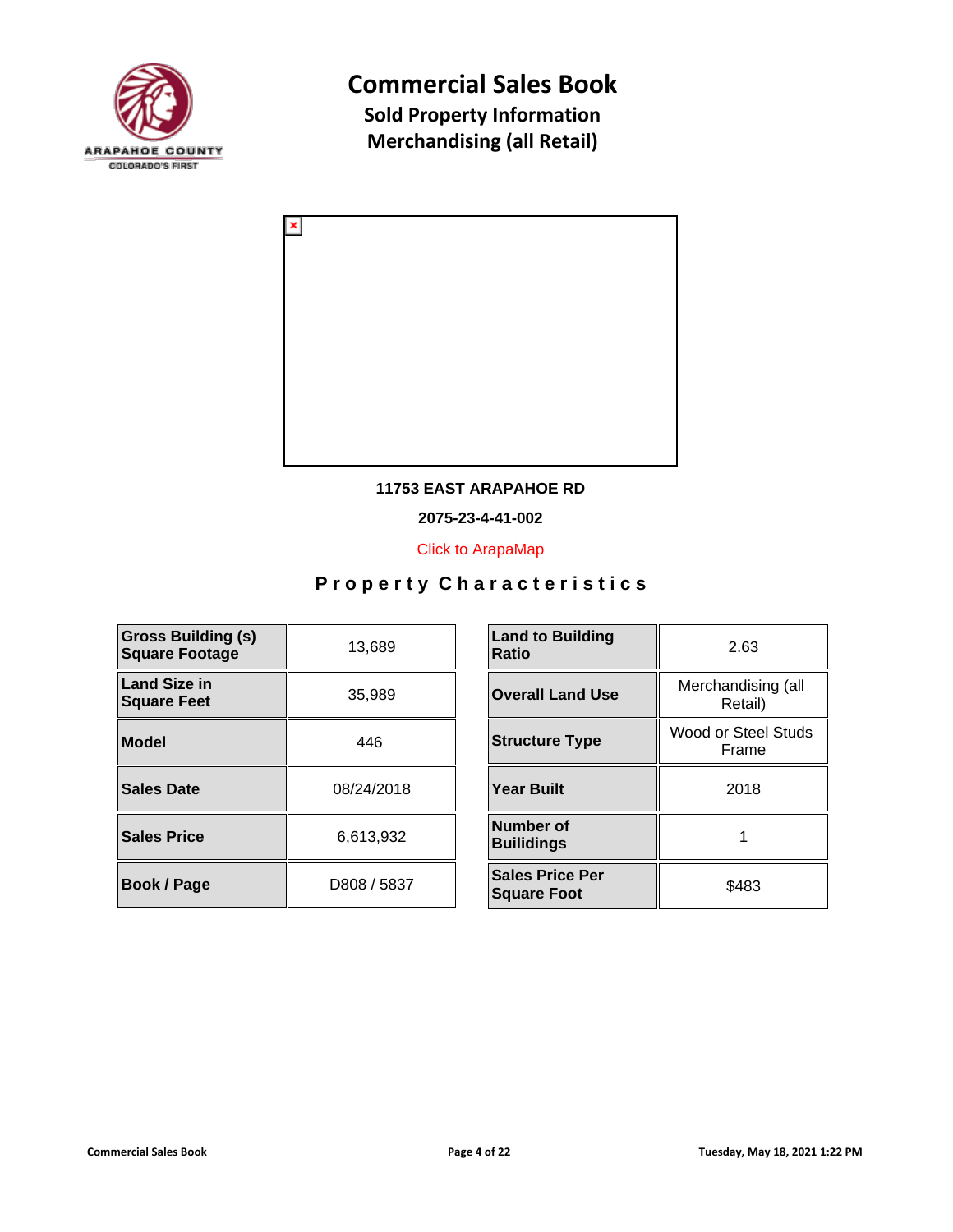



### **4300 E ALAMEDA AVE**

**1973-18-2-09-001**

[Click to ArapaMap](https://gis.arapahoegov.com/arapamaplite/?PARCEL=1973-18-2-09-001)

| <b>Gross Building (s)</b><br><b>Square Footage</b> | 78,580      | <b>Land to Building</b><br><b>Ratio</b>      |
|----------------------------------------------------|-------------|----------------------------------------------|
| <b>Land Size in</b><br><b>Square Feet</b>          | 314,939     | <b>Overall Land Use</b>                      |
| <b>Model</b>                                       | 458         | <b>Structure Type</b>                        |
| <b>Sales Date</b>                                  | 10/22/2018  | <b>Year Built</b>                            |
| <b>Sales Price</b>                                 | 30.000.000  | Number of<br><b>Builidings</b>               |
| Book / Page                                        | D810 / 4339 | <b>Sales Price Per</b><br><b>Square Foot</b> |

| <b>Land to Building</b><br>Ratio             | 4.01                                             |
|----------------------------------------------|--------------------------------------------------|
| <b>Overall Land Use</b>                      | Merchandising (all<br>Retail)                    |
| <b>Structure Type</b>                        | Masonry or Concrete<br><b>Load-Bearing Walls</b> |
| <b>Year Built</b>                            | 1993                                             |
| Number of<br><b>Builidings</b>               |                                                  |
| <b>Sales Price Per</b><br><b>Square Foot</b> | \$382                                            |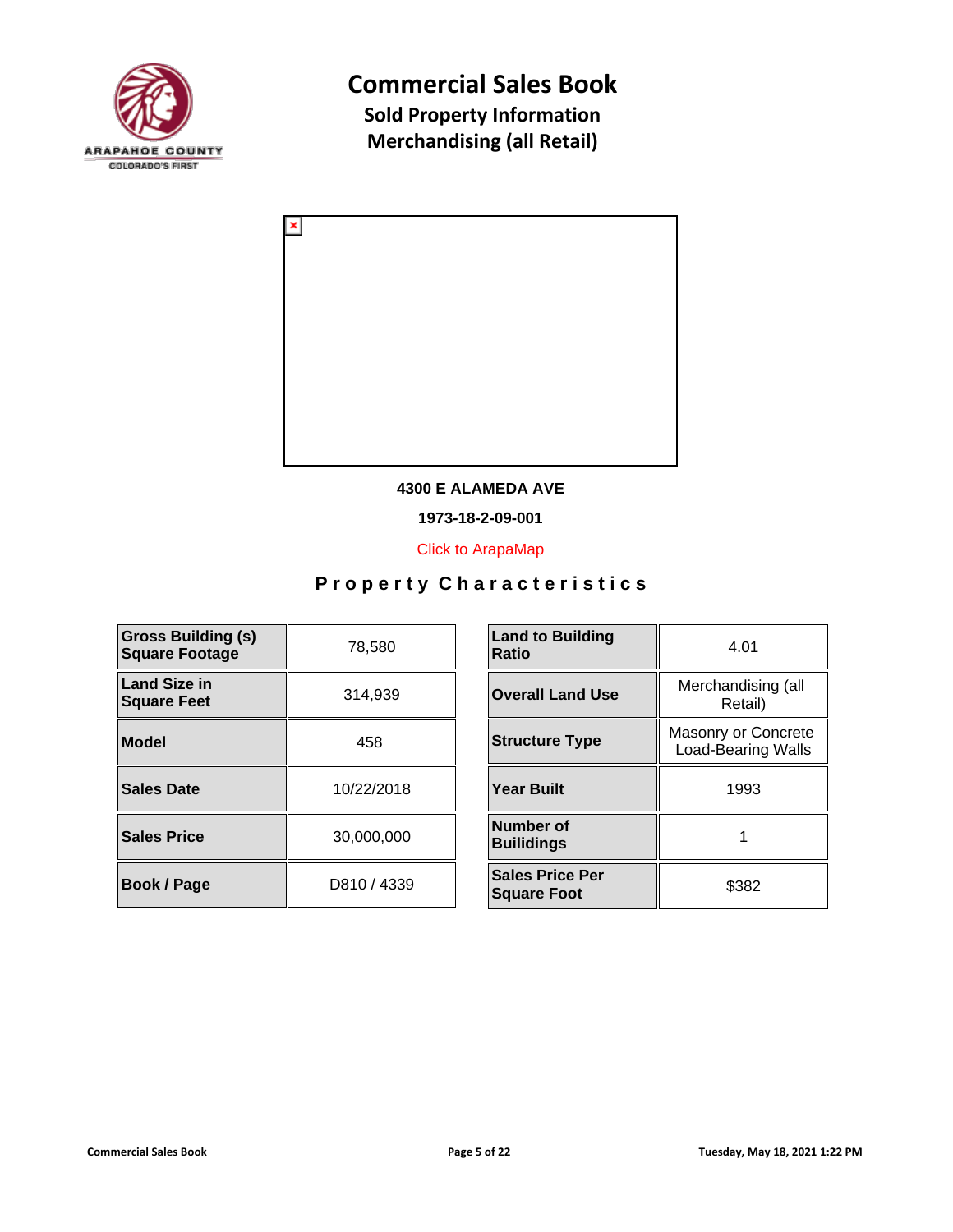



**4796 S BROADWAY**

**2077-10-4-08-025**

[Click to ArapaMap](https://gis.arapahoegov.com/arapamaplite/?PARCEL=2077-10-4-08-025)

| <b>Gross Building (s)</b><br><b>Square Footage</b> | 3,799       | <b>Land to Building</b><br><b>Ratio</b>      |
|----------------------------------------------------|-------------|----------------------------------------------|
| <b>Land Size in</b><br><b>Square Feet</b>          | 6,250       | <b>Overall Land Use</b>                      |
| <b>Model</b>                                       | 353         | <b>Structure Type</b>                        |
| <b>Sales Date</b>                                  | 12/28/2018  | <b>Year Built</b>                            |
| <b>Sales Price</b>                                 | 490,770     | Number of<br><b>Builidings</b>               |
| Book / Page                                        | D812 / 6609 | <b>Sales Price Per</b><br><b>Square Foot</b> |

| <b>Land to Building</b><br>Ratio             | 1.65                                             |
|----------------------------------------------|--------------------------------------------------|
| <b>Overall Land Use</b>                      | Merchandising (all<br>Retail)                    |
| <b>Structure Type</b>                        | Masonry or Concrete<br><b>Load-Bearing Walls</b> |
| <b>Year Built</b>                            | 1968                                             |
| Number of<br><b>Builidings</b>               |                                                  |
| <b>Sales Price Per</b><br><b>Square Foot</b> | \$129                                            |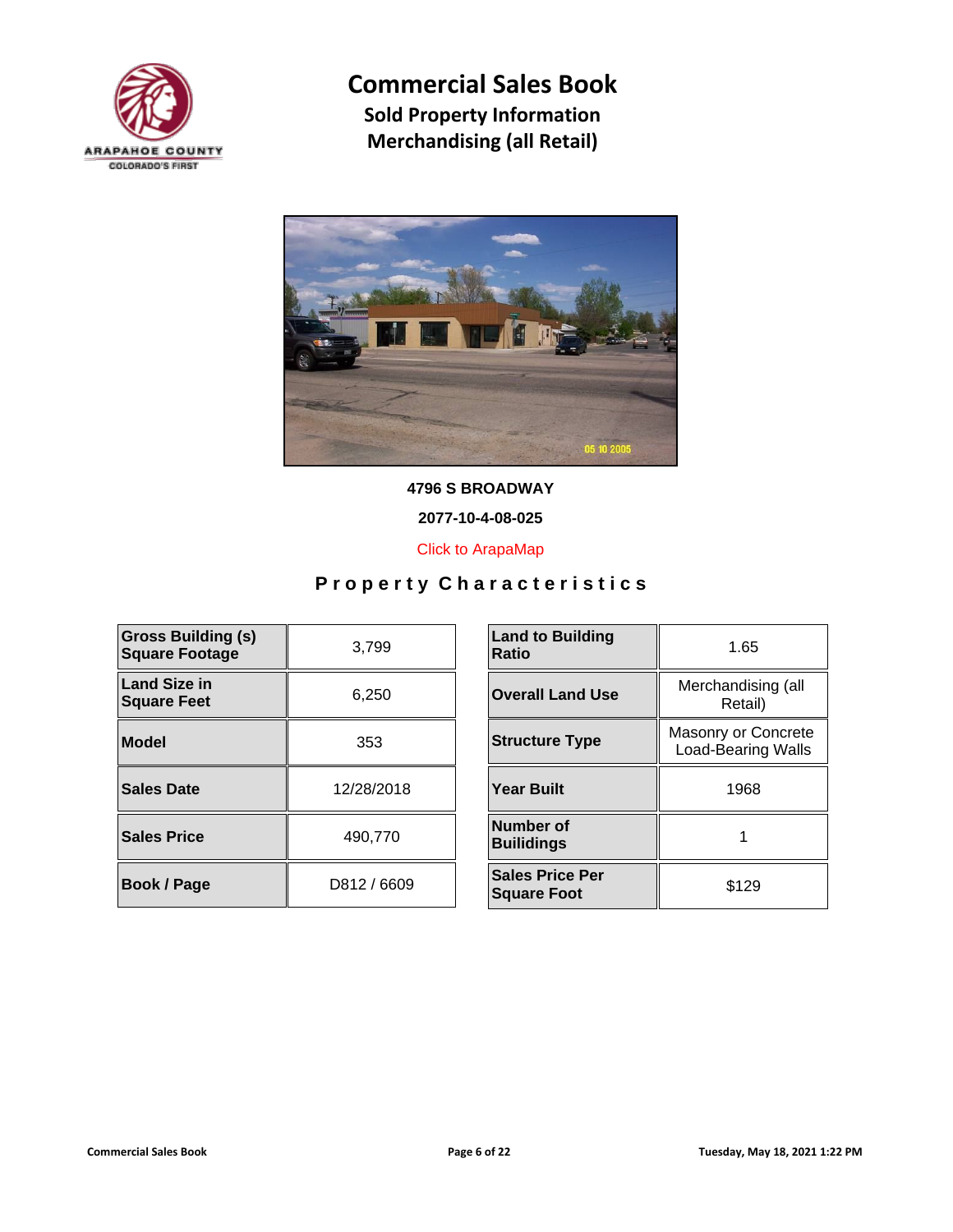



**1250 S ABILENE ST**

**1975-19-2-12-006**

[Click to ArapaMap](https://gis.arapahoegov.com/arapamaplite/?PARCEL=1975-19-2-12-006)

| <b>Gross Building (s)</b><br><b>Square Footage</b> | 22,807      | <b>Land to Building</b><br><b>Ratio</b>      |
|----------------------------------------------------|-------------|----------------------------------------------|
| Land Size in<br><b>Square Feet</b>                 | 71,204      | <b>Overall Land Use</b>                      |
| Model                                              | 412         | <b>Structure Type</b>                        |
| Sales Date                                         | 02/08/2019  | <b>Year Built</b>                            |
| <b>Sales Price</b>                                 | 3,100,000   | Number of<br><b>Builidings</b>               |
| <b>Book / Page</b>                                 | D901 / 2122 | <b>Sales Price Per</b><br><b>Square Foot</b> |

| <b>Land to Building</b><br><b>Ratio</b>      | 3.12                                             |  |
|----------------------------------------------|--------------------------------------------------|--|
| <b>Overall Land Use</b>                      | Merchandising (all<br>Retail)                    |  |
| <b>Structure Type</b>                        | Masonry or Concrete<br><b>Load-Bearing Walls</b> |  |
| <b>Year Built</b>                            | 1978                                             |  |
| Number of<br><b>Builidings</b>               | 2                                                |  |
| <b>Sales Price Per</b><br><b>Square Foot</b> | \$136                                            |  |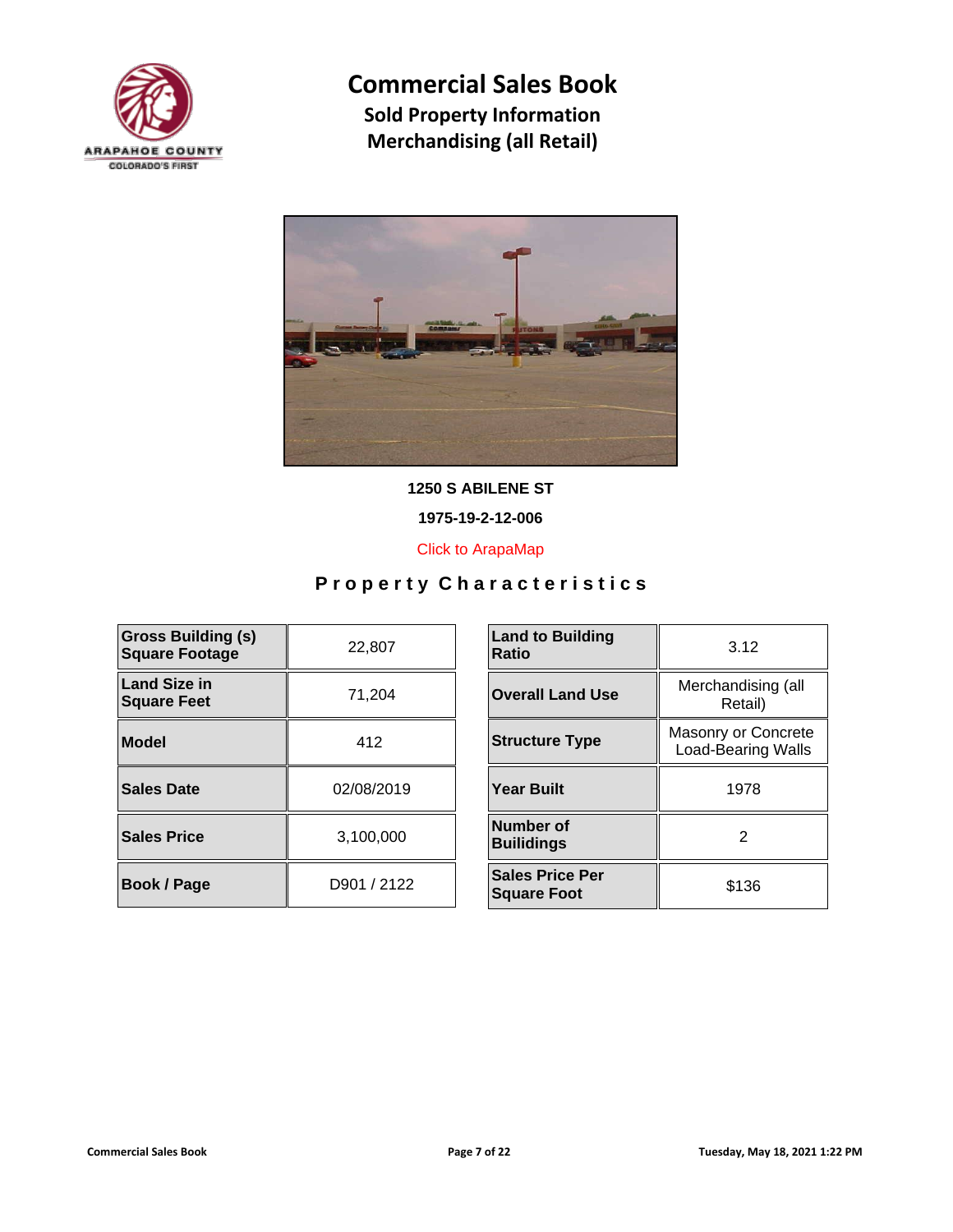



**251 W COUNTY LINE RD**

**2077-34-3-06-004**

[Click to ArapaMap](https://gis.arapahoegov.com/arapamaplite/?PARCEL=2077-34-3-06-004)

| <b>Gross Building (s)</b><br><b>Square Footage</b> | 4,820       | <b>Land to Building</b><br><b>Ratio</b>      |
|----------------------------------------------------|-------------|----------------------------------------------|
| Land Size in<br><b>Square Feet</b>                 | 32,111      | <b>Overall Land Use</b>                      |
| <b>Model</b>                                       | 413         | <b>Structure Type</b>                        |
| Sales Date                                         | 04/01/2019  | <b>Year Built</b>                            |
| <b>Sales Price</b>                                 | 1,210,000   | Number of<br><b>Builidings</b>               |
| <b>Book / Page</b>                                 | D902 / 8562 | <b>Sales Price Per</b><br><b>Square Foot</b> |

| <b>Land to Building</b><br>Ratio             | 6.66                                             |  |
|----------------------------------------------|--------------------------------------------------|--|
| <b>Overall Land Use</b>                      | Merchandising (all<br>Retail)                    |  |
| <b>Structure Type</b>                        | Masonry or Concrete<br><b>Load-Bearing Walls</b> |  |
| Year Built                                   | 1996                                             |  |
| Number of<br><b>Builidings</b>               | 2                                                |  |
| <b>Sales Price Per</b><br><b>Square Foot</b> | \$251                                            |  |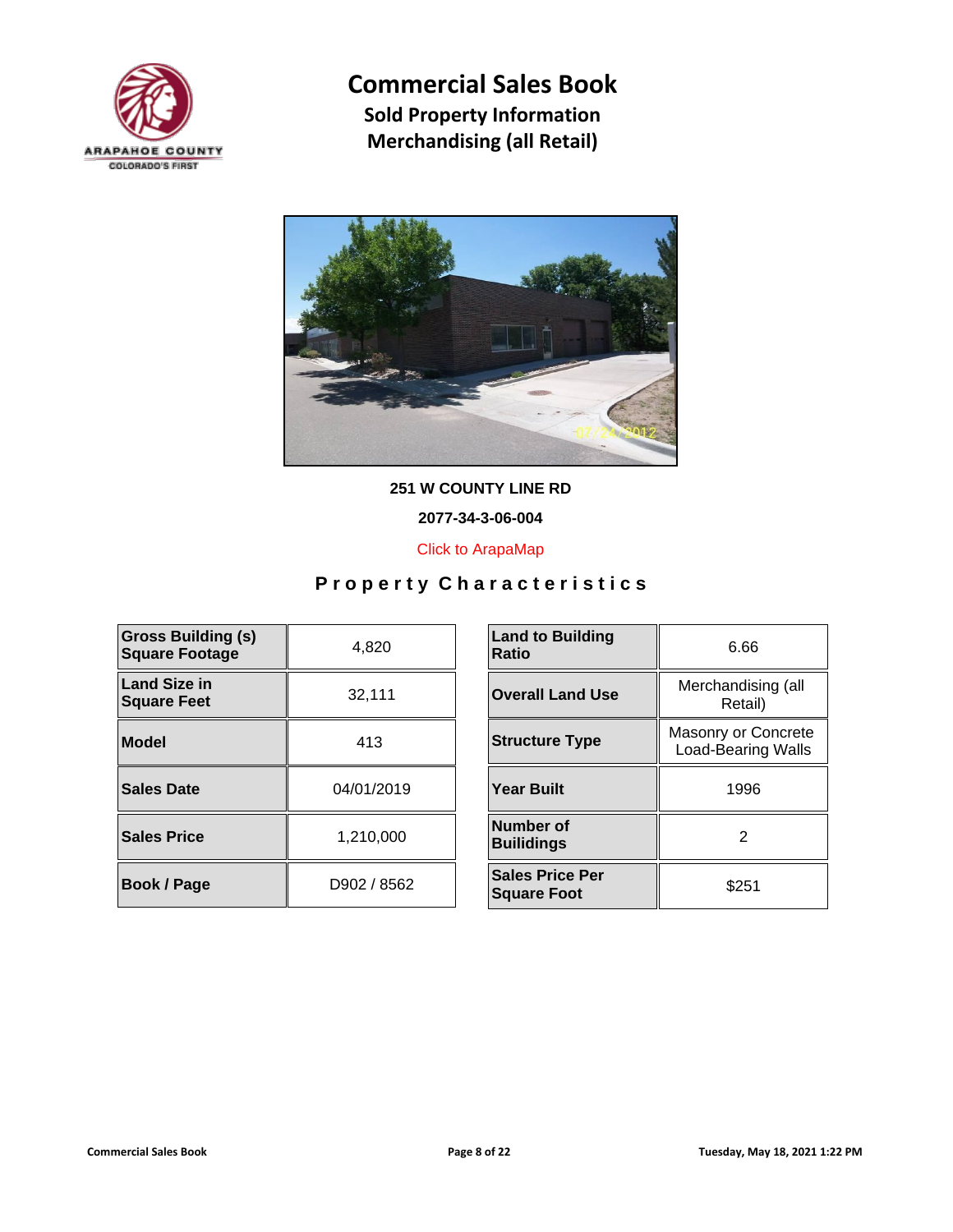



### **6840 SOUTH KENTON ST**

**2075-26-2-21-001**

[Click to ArapaMap](https://gis.arapahoegov.com/arapamaplite/?PARCEL=2075-26-2-21-001)

| <b>Gross Building (s)</b><br><b>Square Footage</b> | 14,280      | <b>Land to Building</b><br><b>Ratio</b>      |
|----------------------------------------------------|-------------|----------------------------------------------|
| <b>Land Size in</b><br><b>Square Feet</b>          | 91,448      | <b>Overall Land Use</b>                      |
| <b>Model</b>                                       | 490         | <b>Structure Type</b>                        |
| <b>Sales Date</b>                                  | 04/17/2019  | <b>Year Built</b>                            |
| <b>Sales Price</b>                                 | 522,584     | Number of<br><b>Builidings</b>               |
| Book / Page                                        | D903 / 8529 | <b>Sales Price Per</b><br><b>Square Foot</b> |

| <b>Land to Building</b><br>Ratio             | 6.40                           |
|----------------------------------------------|--------------------------------|
| <b>Overall Land Use</b>                      | Merchandising (all<br>Retail)  |
| <b>Structure Type</b>                        | Metal Frame w/ Metal<br>Siding |
| <b>Year Built</b>                            | 2019                           |
| Number of<br><b>Builidings</b>               |                                |
| <b>Sales Price Per</b><br><b>Square Foot</b> | \$37                           |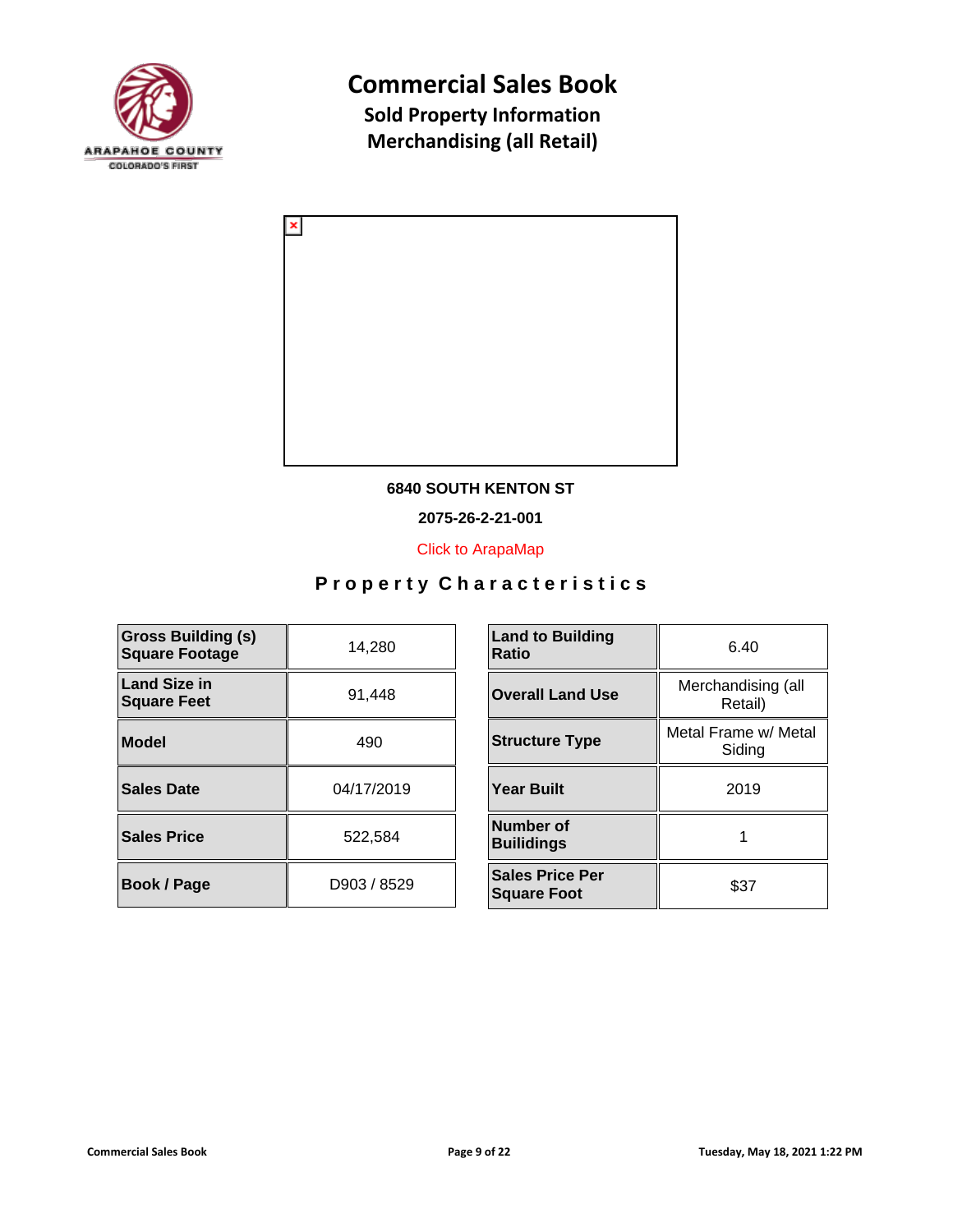



### **6840 SOUTH KENTON ST**

**2075-26-2-21-001**

[Click to ArapaMap](https://gis.arapahoegov.com/arapamaplite/?PARCEL=2075-26-2-21-001)

| <b>Gross Building (s)</b><br><b>Square Footage</b> | 14,280      | <b>Land to Building</b><br><b>Ratio</b>      |
|----------------------------------------------------|-------------|----------------------------------------------|
| <b>Land Size in</b><br><b>Square Feet</b>          | 91,448      | <b>Overall Land Use</b>                      |
| <b>Model</b>                                       | 490         | <b>Structure Type</b>                        |
| <b>Sales Date</b>                                  | 01/31/2020  | <b>Year Built</b>                            |
| <b>Sales Price</b>                                 | 5,415,000   | <b>Number of</b><br><b>Builidings</b>        |
| <b>Book / Page</b>                                 | E001 / 5300 | <b>Sales Price Per</b><br><b>Square Foot</b> |

| <b>Land to Building</b><br>Ratio             | 6.40                           |  |
|----------------------------------------------|--------------------------------|--|
| <b>Overall Land Use</b>                      | Merchandising (all<br>Retail)  |  |
| <b>Structure Type</b>                        | Metal Frame w/ Metal<br>Siding |  |
| <b>Year Built</b>                            | 2019                           |  |
| <b>Number of</b><br><b>Builidings</b>        |                                |  |
| <b>Sales Price Per</b><br><b>Square Foot</b> | \$379                          |  |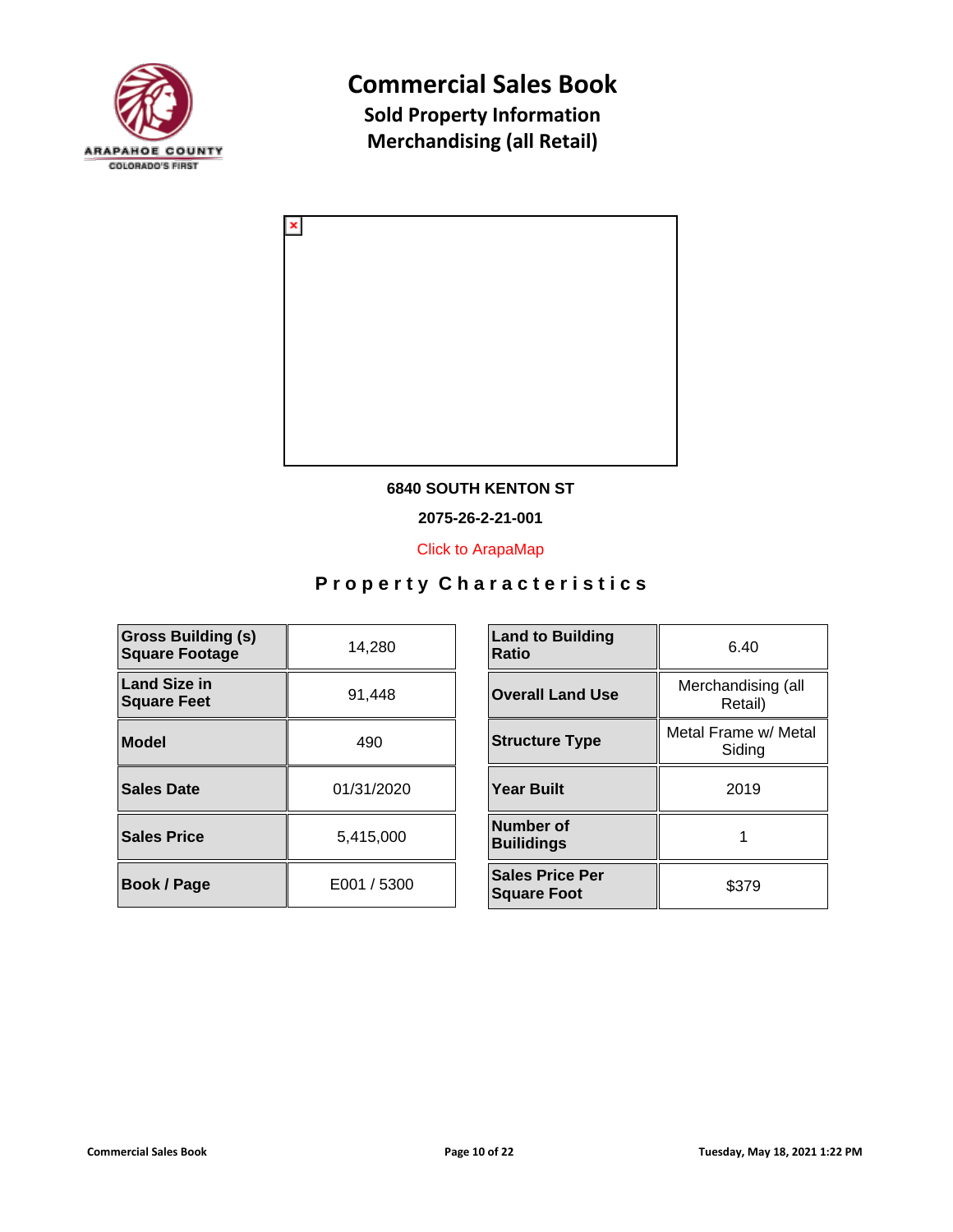



### **5632 SOUTH CHAMBERS RD**

**2073-18-4-02-002**

[Click to ArapaMap](https://gis.arapahoegov.com/arapamaplite/?PARCEL=2073-18-4-02-002)

| <b>Gross Building (s)</b><br><b>Square Footage</b> | 3.481       | <b>Land to Building</b><br><b>Ratio</b>      |
|----------------------------------------------------|-------------|----------------------------------------------|
| Land Size in<br><b>Square Feet</b>                 | 26,458      | <b>Overall Land Use</b>                      |
| Model                                              | 353         | <b>Structure Type</b>                        |
| Sales Date                                         | 06/05/2019  | <b>Year Built</b>                            |
| <b>Sales Price</b>                                 | 1.327.000   | Number of<br><b>Builidings</b>               |
| <b>Book / Page</b>                                 | D905 / 3571 | <b>Sales Price Per</b><br><b>Square Foot</b> |

| <b>Land to Building</b><br>Ratio             | 7.60                                             |  |
|----------------------------------------------|--------------------------------------------------|--|
| <b>Overall Land Use</b>                      | Merchandising (all<br>Retail)                    |  |
| <b>Structure Type</b>                        | Masonry or Concrete<br><b>Load-Bearing Walls</b> |  |
| <b>Year Built</b>                            | 2002                                             |  |
| <b>Number of</b><br><b>Builidings</b>        |                                                  |  |
| <b>Sales Price Per</b><br><b>Square Foot</b> | \$381                                            |  |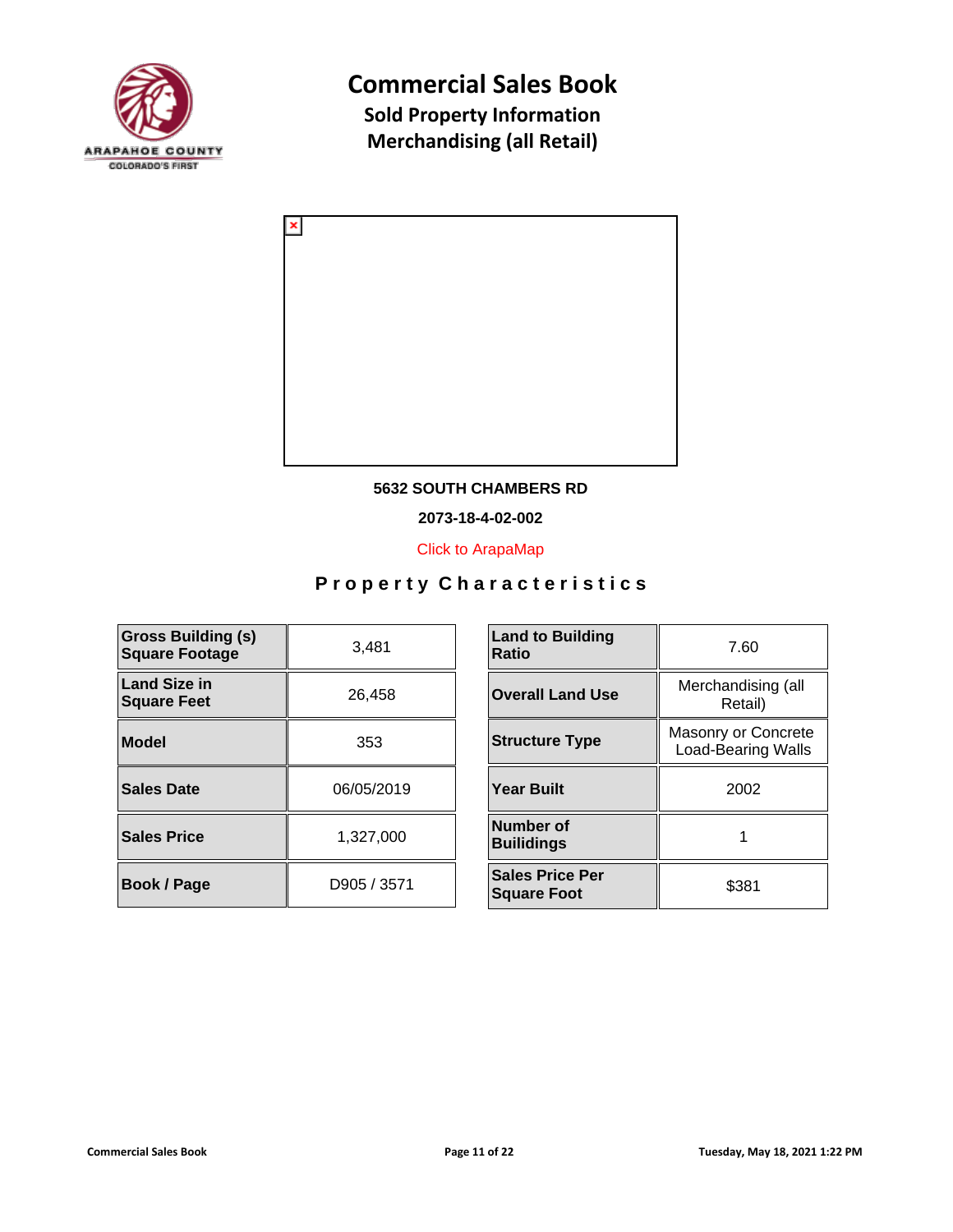



**1140 S ABILENE ST**

**1975-19-2-12-008**

[Click to ArapaMap](https://gis.arapahoegov.com/arapamaplite/?PARCEL=1975-19-2-12-008)

| <b>Gross Building (s)</b><br><b>Square Footage</b> | 11,466      | <b>Land to Building</b><br><b>Ratio</b>      |
|----------------------------------------------------|-------------|----------------------------------------------|
| <b>Land Size in</b><br><b>Square Feet</b>          | 41,517      | <b>Overall Land Use</b>                      |
| Model                                              | 413         | <b>Structure Type</b>                        |
| <b>Sales Date</b>                                  | 07/11/2019  | <b>Year Built</b>                            |
| <b>Sales Price</b>                                 | 2.450.000   | Number of<br><b>Builidings</b>               |
| <b>Book / Page</b>                                 | D906 / 8481 | <b>Sales Price Per</b><br><b>Square Foot</b> |

| <b>Land to Building</b><br>Ratio             | 3.62                                             |
|----------------------------------------------|--------------------------------------------------|
| <b>Overall Land Use</b>                      | Merchandising (all<br>Retail)                    |
| <b>Structure Type</b>                        | Masonry or Concrete<br><b>Load-Bearing Walls</b> |
| <b>Year Built</b>                            | 1984                                             |
| Number of<br><b>Builidings</b>               |                                                  |
| <b>Sales Price Per</b><br><b>Square Foot</b> | \$214                                            |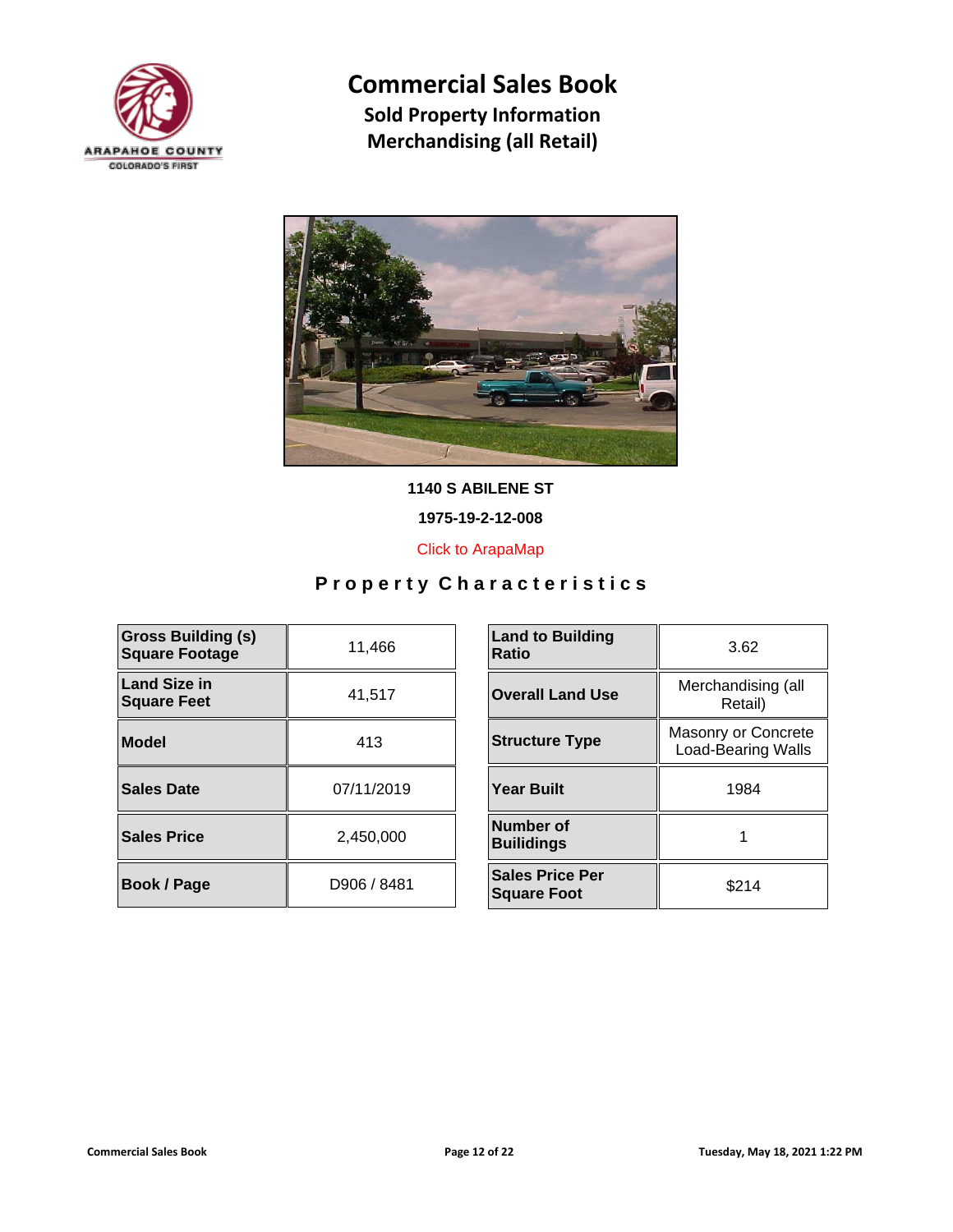



**8500 E ORCHARD RD**

**2075-21-1-14-001**

[Click to ArapaMap](https://gis.arapahoegov.com/arapamaplite/?PARCEL=2075-21-1-14-001)

| <b>Gross Building (s)</b><br><b>Square Footage</b> | 65,796      | <b>Land to Building</b><br><b>Ratio</b>      |
|----------------------------------------------------|-------------|----------------------------------------------|
| <b>Land Size in</b><br><b>Square Feet</b>          | 209,614     | <b>Overall Land Use</b>                      |
| Model                                              | 353         | <b>Structure Type</b>                        |
| Sales Date                                         | 07/22/2019  | <b>Year Built</b>                            |
| <b>Sales Price</b>                                 | 8,300,000   | Number of<br><b>Builidings</b>               |
| <b>Book / Page</b>                                 | D907 / 4681 | <b>Sales Price Per</b><br><b>Square Foot</b> |

| <b>Land to Building</b><br>Ratio             | 3.19                                             |  |
|----------------------------------------------|--------------------------------------------------|--|
| <b>Overall Land Use</b>                      | Merchandising (all<br>Retail)                    |  |
| <b>Structure Type</b>                        | Masonry or Concrete<br><b>Load-Bearing Walls</b> |  |
| Year Built                                   | 1977                                             |  |
| Number of<br><b>Builidings</b>               |                                                  |  |
| <b>Sales Price Per</b><br><b>Square Foot</b> | \$126                                            |  |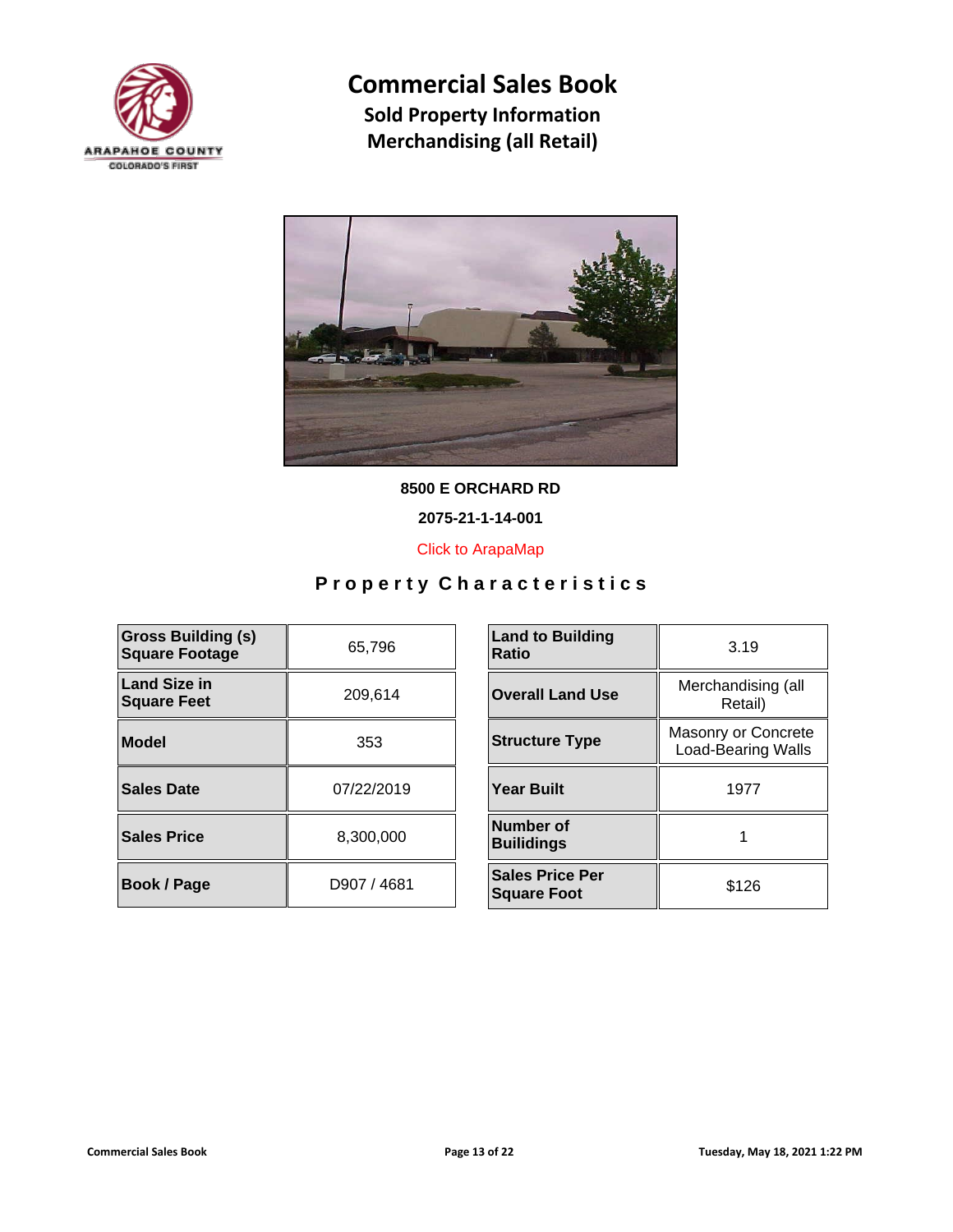



**4626 S BROADWAY**

**2077-10-1-25-002**

[Click to ArapaMap](https://gis.arapahoegov.com/arapamaplite/?PARCEL=2077-10-1-25-002)

| <b>Gross Building (s)</b><br><b>Square Footage</b> | 3,786       | <b>Land to Building</b><br><b>Ratio</b>      |
|----------------------------------------------------|-------------|----------------------------------------------|
| Land Size in<br><b>Square Feet</b>                 | 9,375       | <b>Overall Land Use</b>                      |
| <b>Model</b>                                       | 344         | <b>Structure Type</b>                        |
| Sales Date                                         | 10/16/2019  | <b>Year Built</b>                            |
| <b>Sales Price</b>                                 | 776,000     | Number of<br><b>Builidings</b>               |
| <b>Book / Page</b>                                 | D911 / 2036 | <b>Sales Price Per</b><br><b>Square Foot</b> |

| <b>Land to Building</b><br>Ratio             | 2.48                          |
|----------------------------------------------|-------------------------------|
| <b>Overall Land Use</b>                      | Merchandising (all<br>Retail) |
| <b>Structure Type</b>                        | Wood or Steel Studs<br>Frame  |
| <b>Year Built</b>                            | 1965                          |
| Number of<br><b>Builidings</b>               |                               |
| <b>Sales Price Per</b><br><b>Square Foot</b> | \$205                         |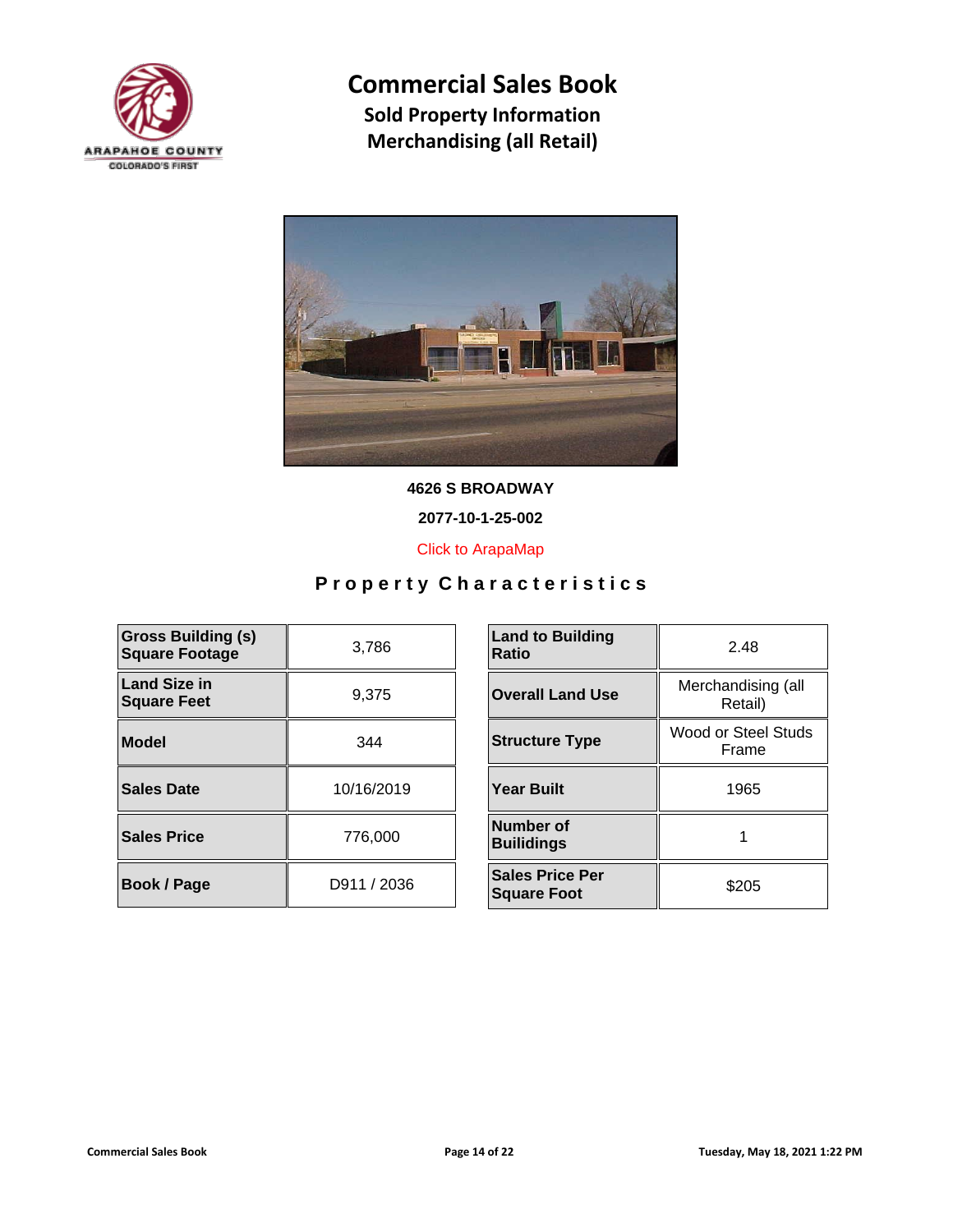



### **1907 S HAVANA ST**

**1973-27-1-16-001**

[Click to ArapaMap](https://gis.arapahoegov.com/arapamaplite/?PARCEL=1973-27-1-16-001)

| <b>Gross Building (s)</b><br><b>Square Footage</b> | 106,086     | <b>Land to Building</b><br><b>Ratio</b>      |
|----------------------------------------------------|-------------|----------------------------------------------|
| <b>Land Size in</b><br><b>Square Feet</b>          | 275,390     | <b>Overall Land Use</b>                      |
| <b>Model</b>                                       | 412         | <b>Structure Type</b>                        |
| <b>Sales Date</b>                                  | 10/29/2019  | <b>Year Built</b>                            |
| <b>Sales Price</b>                                 | 10,350,000  | Number of<br><b>Builidings</b>               |
| Book / Page                                        | D911 / 6617 | <b>Sales Price Per</b><br><b>Square Foot</b> |

| <b>Land to Building</b><br><b>Ratio</b>      | 2.60                                             |  |
|----------------------------------------------|--------------------------------------------------|--|
| <b>Overall Land Use</b>                      | Merchandising (all<br>Retail)                    |  |
| <b>Structure Type</b>                        | Masonry or Concrete<br><b>Load-Bearing Walls</b> |  |
| <b>Year Built</b>                            | 1983                                             |  |
| Number of<br><b>Builidings</b>               |                                                  |  |
| <b>Sales Price Per</b><br><b>Square Foot</b> | \$98                                             |  |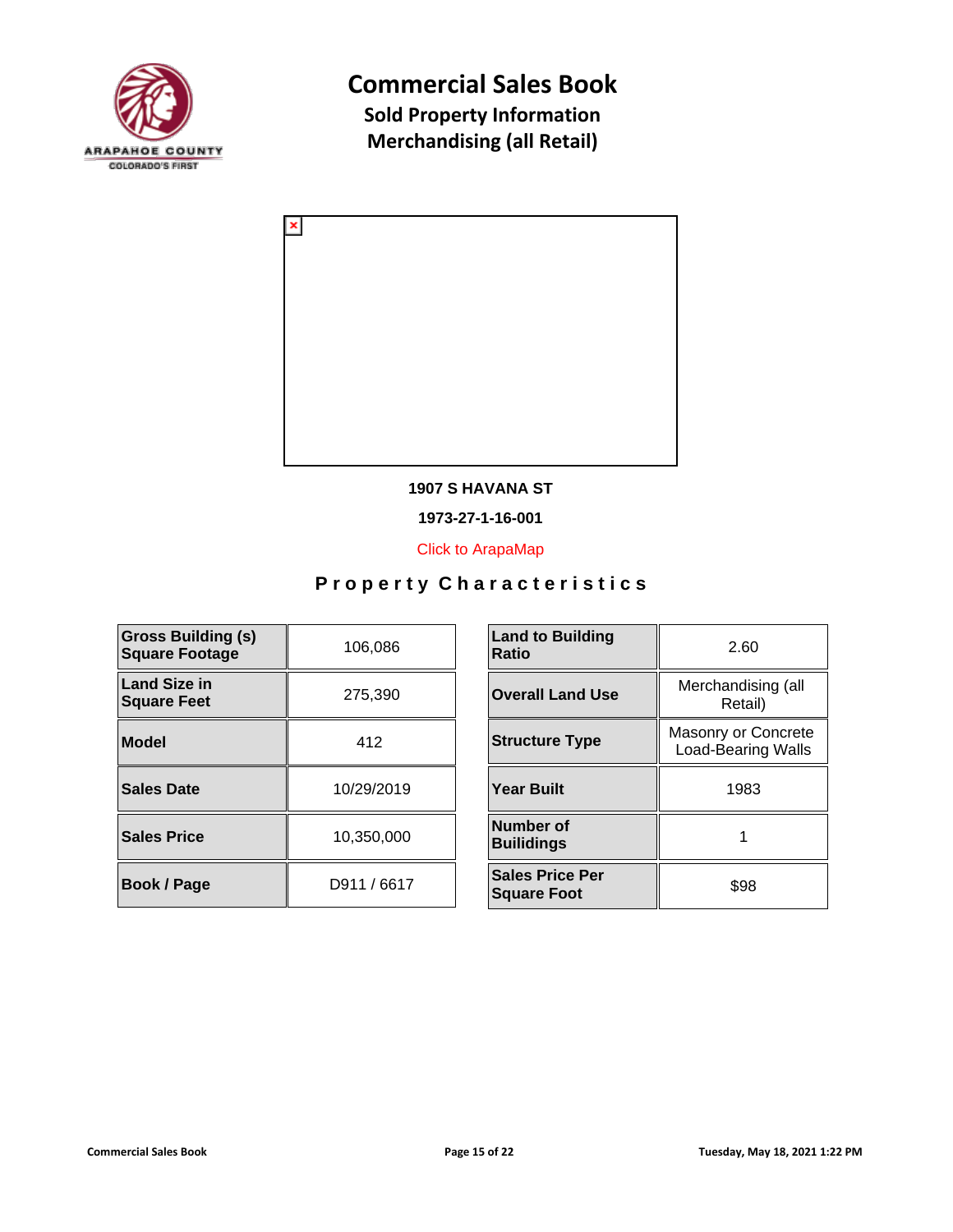



**2220 S CHAMBERS RD**

**1975-29-2-22-006**

[Click to ArapaMap](https://gis.arapahoegov.com/arapamaplite/?PARCEL=1975-29-2-22-006)

| <b>Gross Building (s)</b><br><b>Square Footage</b> | 25,690      | <b>Land to Building</b><br><b>Ratio</b>      |
|----------------------------------------------------|-------------|----------------------------------------------|
| <b>Land Size in</b><br><b>Square Feet</b>          | 100,013     | <b>Overall Land Use</b>                      |
| Model                                              | 309         | <b>Structure Type</b>                        |
| Sales Date                                         | 11/15/2019  | <b>Year Built</b>                            |
| <b>Sales Price</b>                                 | 4.500.000   | Number of<br><b>Builidings</b>               |
| <b>Book / Page</b>                                 | D912 / 5732 | <b>Sales Price Per</b><br><b>Square Foot</b> |

| <b>Land to Building</b><br><b>Ratio</b>      | 3.89                                             |  |
|----------------------------------------------|--------------------------------------------------|--|
| <b>Overall Land Use</b>                      | Merchandising (all<br>Retail)                    |  |
| <b>Structure Type</b>                        | Masonry or Concrete<br><b>Load-Bearing Walls</b> |  |
| <b>Year Built</b>                            | 1984                                             |  |
| Number of<br><b>Builidings</b>               |                                                  |  |
| <b>Sales Price Per</b><br><b>Square Foot</b> | \$175                                            |  |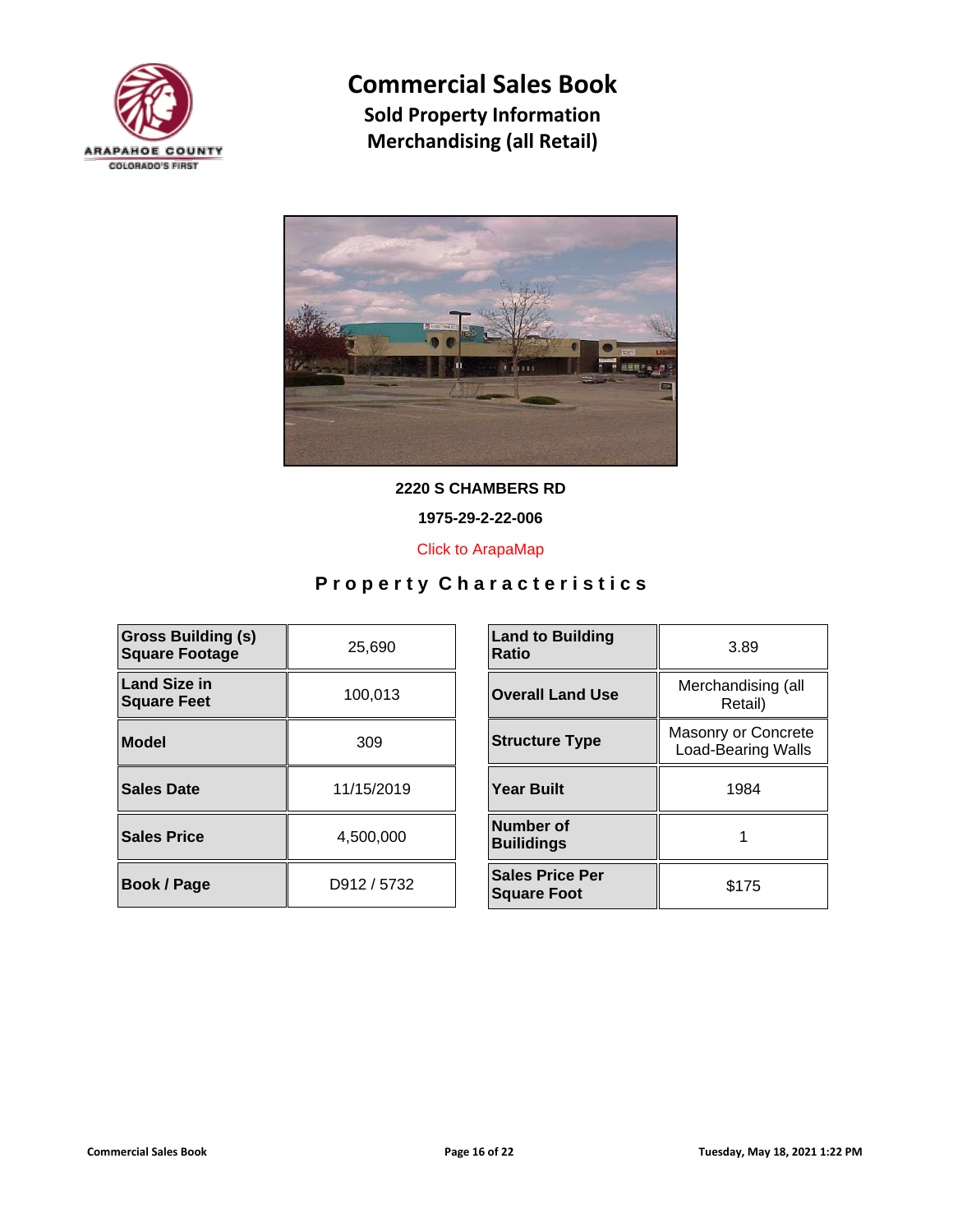



**2295 S CHAMBERS RD**

**1975-30-1-02-011**

[Click to ArapaMap](https://gis.arapahoegov.com/arapamaplite/?PARCEL=1975-30-1-02-011)

| <b>Gross Building (s)</b><br><b>Square Footage</b> | 19,910      | <b>Land to Building</b><br><b>Ratio</b>      |
|----------------------------------------------------|-------------|----------------------------------------------|
| <b>Land Size in</b><br><b>Square Feet</b>          | 76,070      | <b>Overall Land Use</b>                      |
| <b>Model</b>                                       | 412         | <b>Structure Type</b>                        |
| <b>Sales Date</b>                                  | 11/19/2019  | <b>Year Built</b>                            |
| <b>Sales Price</b>                                 | 4,100,000   | <b>Number of</b><br><b>Builidings</b>        |
| <b>Book / Page</b>                                 | D912 / 7432 | <b>Sales Price Per</b><br><b>Square Foot</b> |

| <b>Land to Building</b><br>Ratio                                          | 3.82                          |  |
|---------------------------------------------------------------------------|-------------------------------|--|
| <b>Overall Land Use</b>                                                   | Merchandising (all<br>Retail) |  |
| Masonry or Concrete<br><b>Structure Type</b><br><b>Load-Bearing Walls</b> |                               |  |
| <b>Year Built</b>                                                         | 1978                          |  |
| Number of<br><b>Builidings</b>                                            |                               |  |
| <b>Sales Price Per</b><br><b>Square Foot</b>                              | \$206                         |  |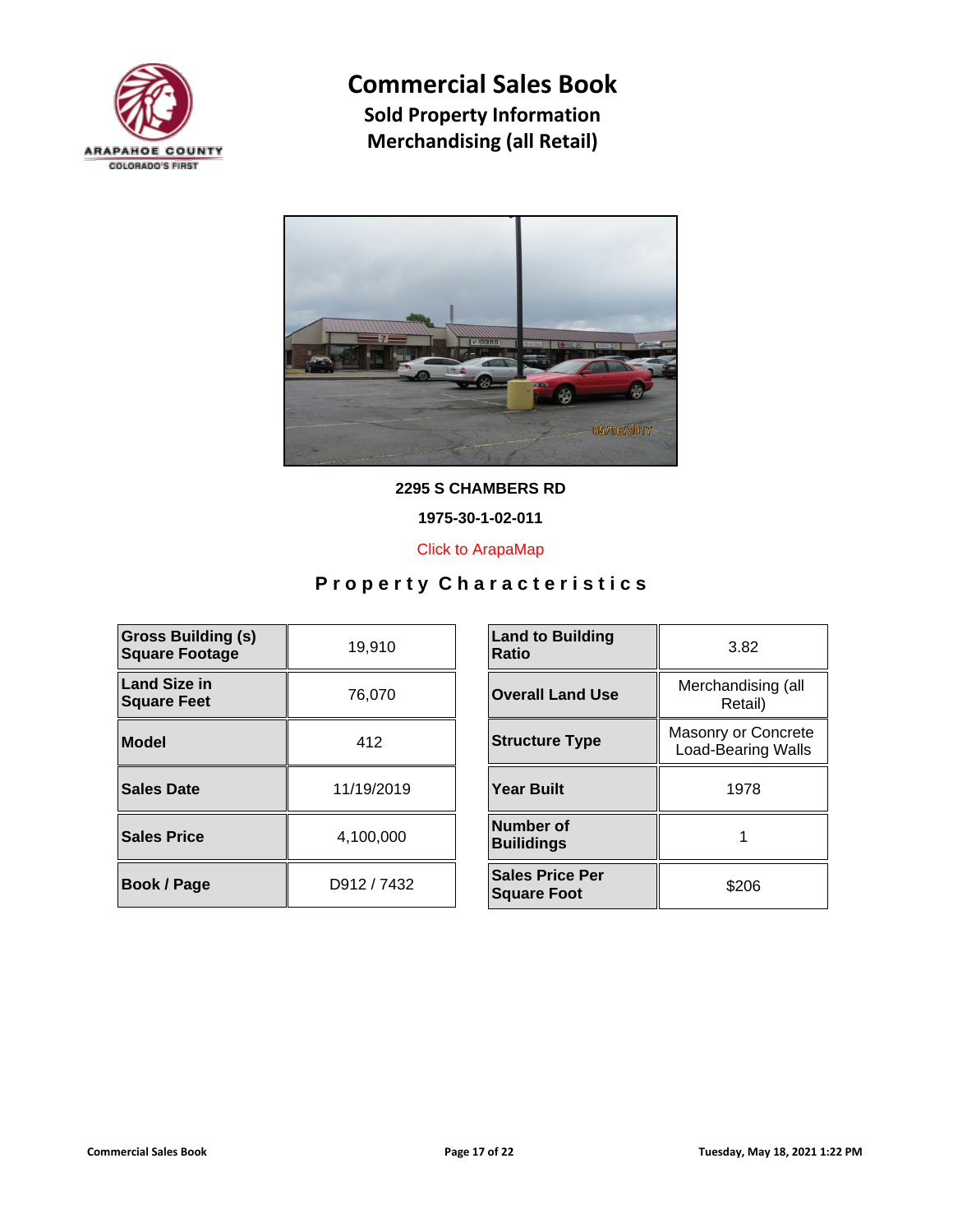



### **8281 S UNIVERSITY BLVD**

**2077-35-4-08-003**

[Click to ArapaMap](https://gis.arapahoegov.com/arapamaplite/?PARCEL=2077-35-4-08-003)

| <b>Gross Building (s)</b><br><b>Square Footage</b> | 80,736      | <b>Land to Building</b><br><b>Ratio</b>      |
|----------------------------------------------------|-------------|----------------------------------------------|
| <b>Land Size in</b><br><b>Square Feet</b>          | 194,884     | <b>Overall Land Use</b>                      |
| <b>Model</b>                                       | 534         | <b>Structure Type</b>                        |
| <b>Sales Date</b>                                  | 01/07/2020  | <b>Year Built</b>                            |
| <b>Sales Price</b>                                 | 5,400,000   | Number of<br><b>Builidings</b>               |
| Book / Page                                        | E000 / 2635 | <b>Sales Price Per</b><br><b>Square Foot</b> |

| <b>Land to Building</b><br>Ratio             | 2.41                                             |  |
|----------------------------------------------|--------------------------------------------------|--|
| <b>Overall Land Use</b>                      | Merchandising (all<br>Retail)                    |  |
| <b>Structure Type</b>                        | Masonry or Concrete<br><b>Load-Bearing Walls</b> |  |
| <b>Year Built</b>                            | 1982                                             |  |
| Number of<br><b>Builidings</b>               |                                                  |  |
| <b>Sales Price Per</b><br><b>Square Foot</b> | \$67                                             |  |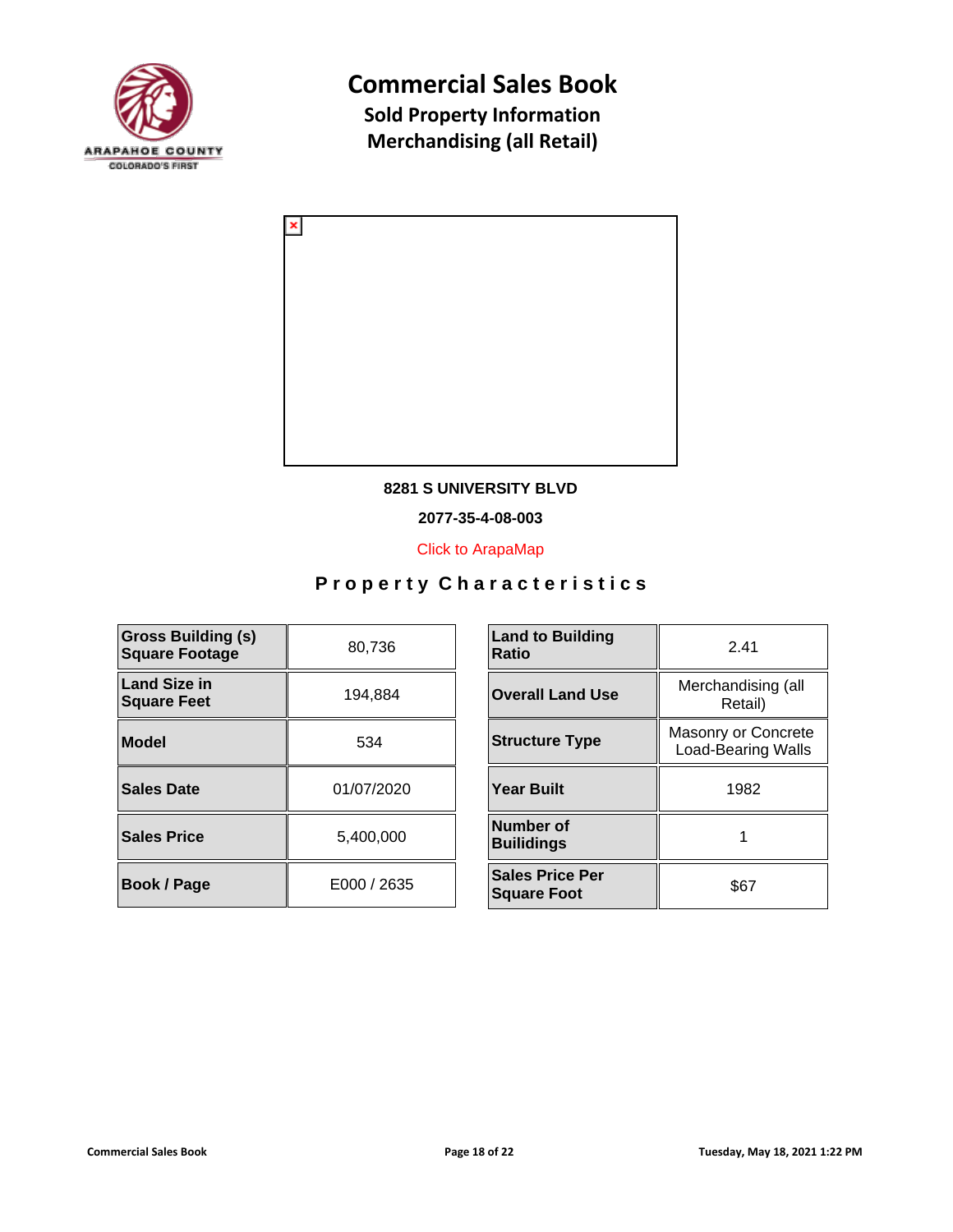



### **6840 SOUTH KENTON ST**

**2075-26-2-21-001**

[Click to ArapaMap](https://gis.arapahoegov.com/arapamaplite/?PARCEL=2075-26-2-21-001)

| <b>Gross Building (s)</b><br><b>Square Footage</b> | 14,280      | <b>Land to Building</b><br><b>Ratio</b>      |
|----------------------------------------------------|-------------|----------------------------------------------|
| <b>Land Size in</b><br><b>Square Feet</b>          | 91,448      | <b>Overall Land Use</b>                      |
| <b>Model</b>                                       | 490         | <b>Structure Type</b>                        |
| <b>Sales Date</b>                                  | 04/17/2019  | <b>Year Built</b>                            |
| <b>Sales Price</b>                                 | 522,584     | Number of<br><b>Builidings</b>               |
| Book / Page                                        | D903 / 8529 | <b>Sales Price Per</b><br><b>Square Foot</b> |

| <b>Land to Building</b><br>Ratio             | 6.40                           |
|----------------------------------------------|--------------------------------|
| <b>Overall Land Use</b>                      | Merchandising (all<br>Retail)  |
| <b>Structure Type</b>                        | Metal Frame w/ Metal<br>Siding |
| <b>Year Built</b>                            | 2019                           |
| <b>Number of</b><br><b>Builidings</b>        |                                |
| <b>Sales Price Per</b><br><b>Square Foot</b> | \$37                           |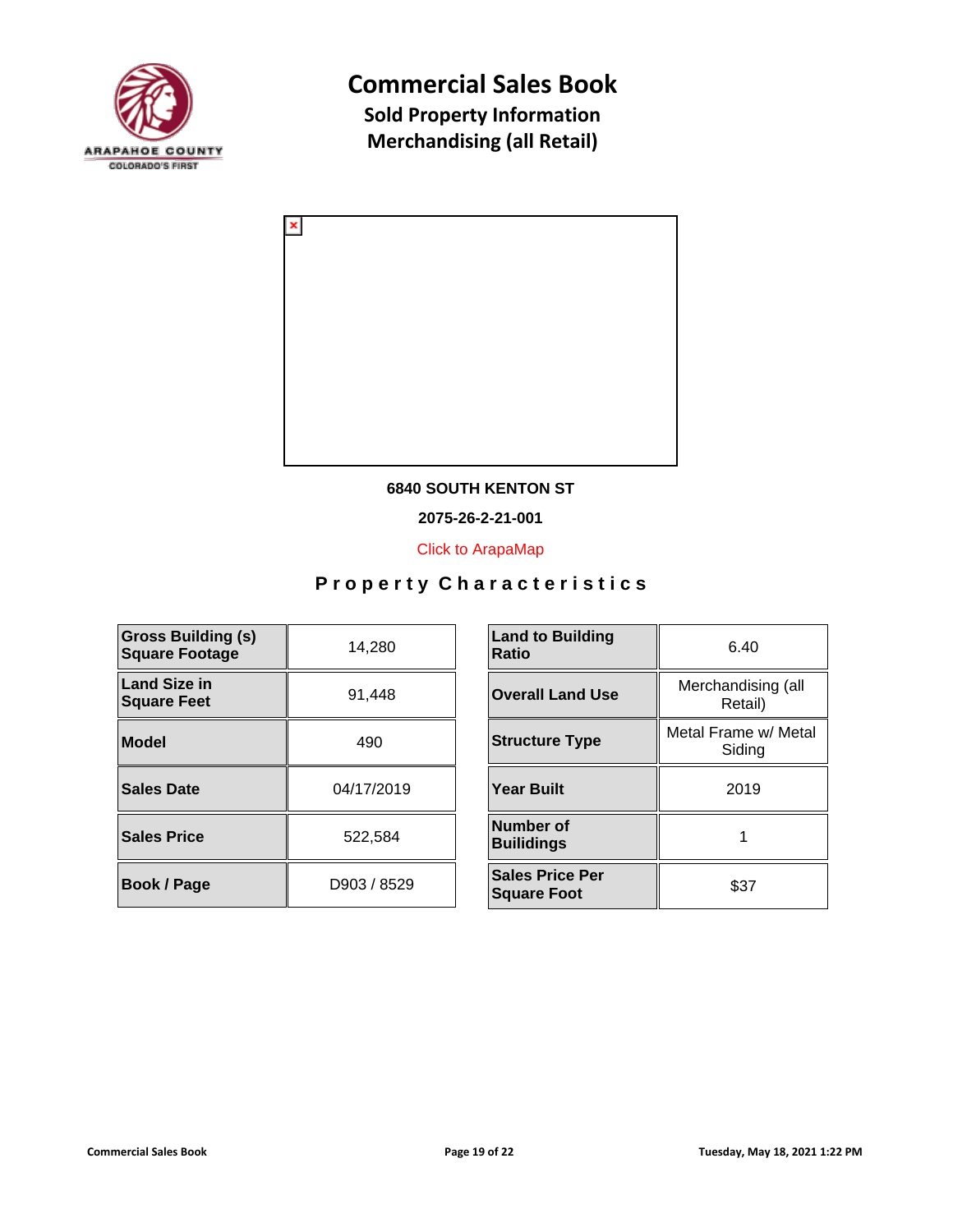



### **6840 SOUTH KENTON ST**

**2075-26-2-21-001**

[Click to ArapaMap](https://gis.arapahoegov.com/arapamaplite/?PARCEL=2075-26-2-21-001)

| <b>Gross Building (s)</b><br><b>Square Footage</b> | 14,280      | <b>Land to Building</b><br><b>Ratio</b>      |
|----------------------------------------------------|-------------|----------------------------------------------|
| <b>Land Size in</b><br><b>Square Feet</b>          | 91,448      | <b>Overall Land Use</b>                      |
| <b>Model</b>                                       | 490         | <b>Structure Type</b>                        |
| <b>Sales Date</b>                                  | 01/31/2020  | <b>Year Built</b>                            |
| <b>Sales Price</b>                                 | 5,415,000   | Number of<br><b>Builidings</b>               |
| Book / Page                                        | E001 / 5300 | <b>Sales Price Per</b><br><b>Square Foot</b> |

| <b>Land to Building</b><br>Ratio             | 6.40                           |
|----------------------------------------------|--------------------------------|
| <b>Overall Land Use</b>                      | Merchandising (all<br>Retail)  |
| <b>Structure Type</b>                        | Metal Frame w/ Metal<br>Siding |
| <b>Year Built</b>                            | 2019                           |
| <b>Number of</b><br><b>Builidings</b>        |                                |
| <b>Sales Price Per</b><br><b>Square Foot</b> | \$379                          |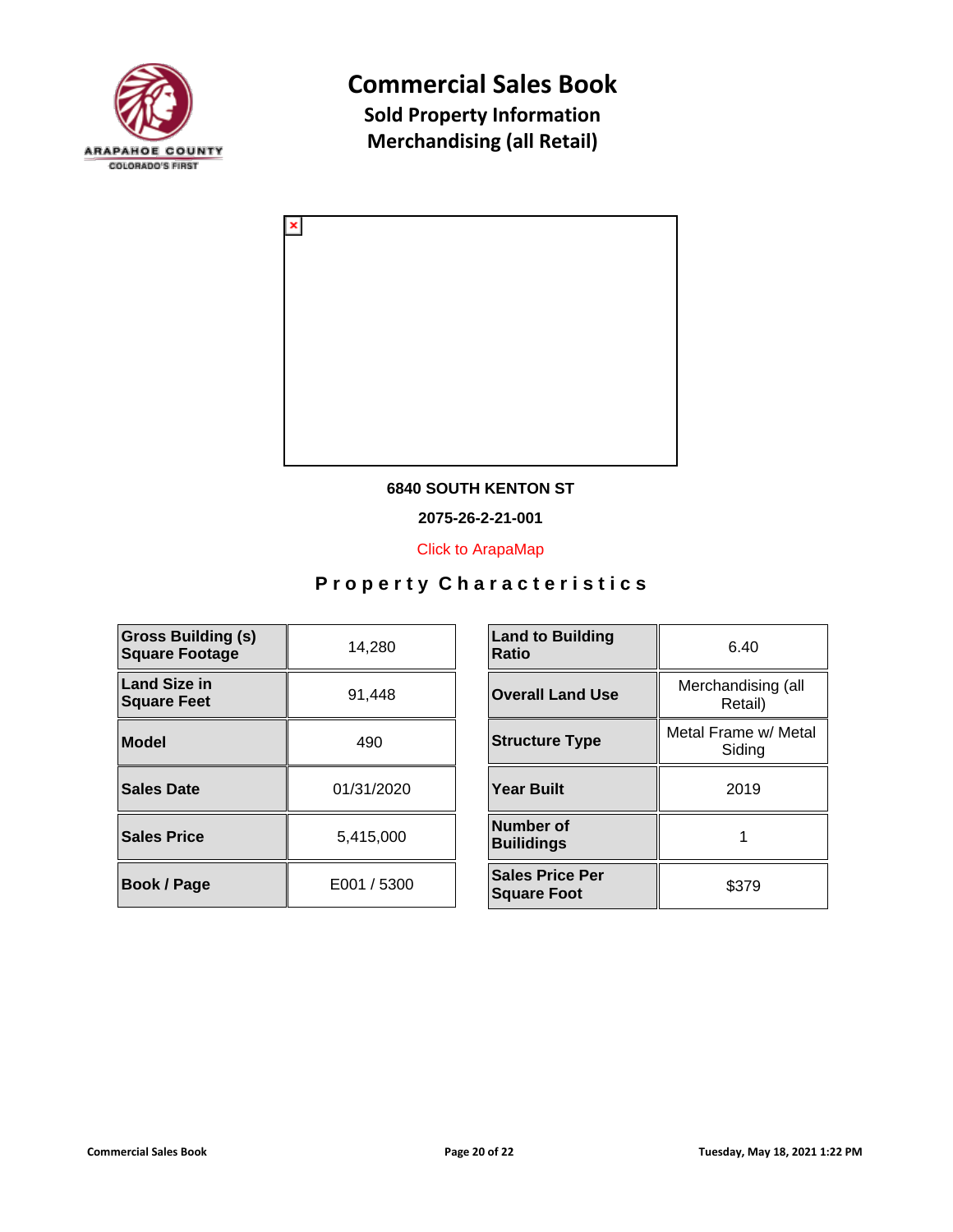



**13801 E MISSISSIPPI AVE**

**1975-18-3-16-003**

[Click to ArapaMap](https://gis.arapahoegov.com/arapamaplite/?PARCEL=1975-18-3-16-003)

| <b>Gross Building (s)</b><br><b>Square Footage</b> | 45,800      | <b>Land to Building</b><br><b>Ratio</b>      |
|----------------------------------------------------|-------------|----------------------------------------------|
| Land Size in<br><b>Square Feet</b>                 | 171,006     | <b>Overall Land Use</b>                      |
| Model                                              | 353         | <b>Structure Type</b>                        |
| Sales Date                                         | 02/26/2020  | <b>Year Built</b>                            |
| <b>Sales Price</b>                                 | 5,800,000   | Number of<br><b>Builidings</b>               |
| <b>Book / Page</b>                                 | E002 / 4682 | <b>Sales Price Per</b><br><b>Square Foot</b> |

| <b>Land to Building</b><br>Ratio             | 3.73                                             |
|----------------------------------------------|--------------------------------------------------|
| <b>Overall Land Use</b>                      | Merchandising (all<br>Retail)                    |
| <b>Structure Type</b>                        | Masonry or Concrete<br><b>Load-Bearing Walls</b> |
| <b>Year Built</b>                            | 1994                                             |
| Number of<br><b>Builidings</b>               |                                                  |
| <b>Sales Price Per</b><br><b>Square Foot</b> | \$127                                            |